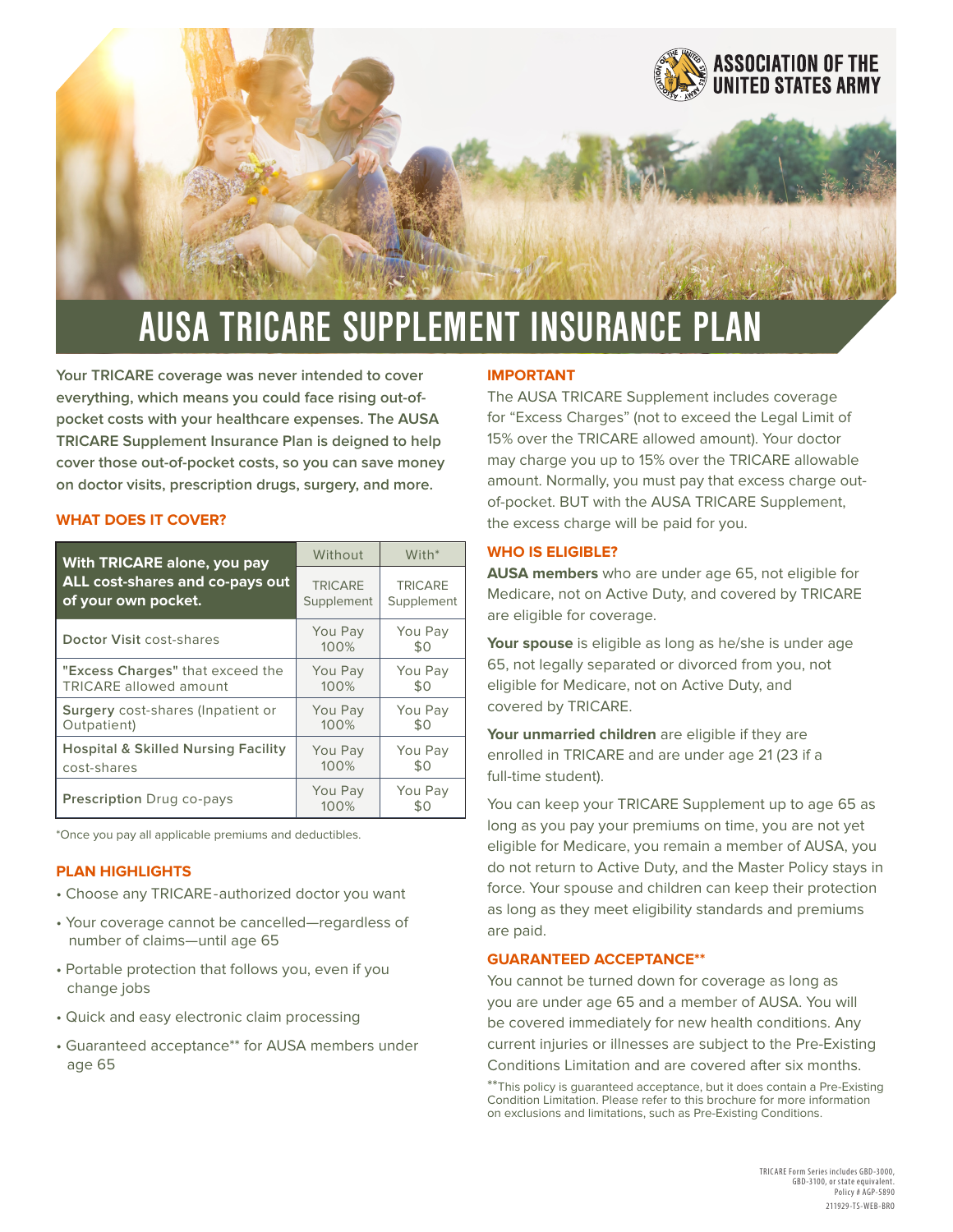# **QUESTIONS? CALL 800.882.5707**

## **ELIGIBILITY RESTRICTIONS**

If both you and your spouse are members and are eligible for coverage, coverage may not be duplicated by enrolling as dependents of each other and both cannot enroll dependents. No covered person can be insured as a dependent of more than one member under the policy. This coverage is not available in all states.

## **WHEN COVERAGE STARTS**

Your coverage begins on the first day of the month after your enrollment form and first premium are received, as long as you're an AUSA member in good standing.

## **MONTHLY PREMIUM RATES**

Unless our liability changes, your premium rates will not change more than once in any 12-month period.

**Note:** Your AUSA TRICARE Supplement must match your TRICARE health plan (Select, Prime, etc.)

| <b>TRICARE SELECT ACTIVE DUTY FAMILY SUPPLEMENT PLAN</b> |             |               |  |
|----------------------------------------------------------|-------------|---------------|--|
| <b>ALL AGES</b>                                          | NON-SMOKER1 | <b>SMOKER</b> |  |
| <b>Spouse</b>                                            | \$16.71     | \$16.71       |  |
| Each Child <sup>2</sup>                                  | \$9.25      | \$9.25        |  |

| <b>TRICARE RESERVE SELECT SUPPLEMENT PLAN</b> |             |               |  |
|-----------------------------------------------|-------------|---------------|--|
| <b>ALL AGES</b>                               | NON-SMOKER1 | <b>SMOKER</b> |  |
| <b>Member</b>                                 | \$17.41     | \$17.41       |  |
| <b>Spouse</b>                                 | \$17.41     | \$17.41       |  |
| Each Child <sup>2</sup>                       | \$9.25      | \$9.25        |  |

| <b>TRICARE SELECT RETIREE SUPPLEMENT PLAN</b> |                                     |                                       |  |
|-----------------------------------------------|-------------------------------------|---------------------------------------|--|
| <b>ATTAINED AGE</b>                           | <b>MEMBER/SPOUSE</b><br>NON-SMOKER1 | <b>MEMBER/SPOUSE</b><br><b>SMOKER</b> |  |
| <b>Under 50</b>                               | \$25.21                             | \$26.43                               |  |
| 50-59                                         | \$37.77                             | \$39.62                               |  |
| $60 - 64$                                     | \$41.74                             | \$43.81                               |  |
| 65 & Older <sup>3</sup>                       | \$49.67                             | \$52.14                               |  |
| Each Child <sup>2</sup>                       | \$17.89                             |                                       |  |

The TRICARE Select Retiree Supplement Plan has a \$250 deductible per Covered Person that applies to Inpatient and Outpatient services only.

## **TRICARE PRIME SUPPLEMENT PLAN**

| <b>ATTAINED AGE</b>     | <b>MEMBER/SPOUSE</b><br>NON-SMOKER <sup>1</sup> | <b>MEMBER/SPOUSE</b><br><b>SMOKER</b> |
|-------------------------|-------------------------------------------------|---------------------------------------|
| <b>Under 50</b>         | \$16.71                                         | \$17.34                               |
| 50-59                   | \$23.09                                         | \$24.01                               |
| $60 - 64$               | \$29.51                                         | \$30.75                               |
| 65 & Older <sup>3</sup> | \$32.63                                         | \$34.00                               |
| Each Child <sup>2</sup> | \$16.61                                         |                                       |

To calculate premiums quarterly, semi-annually, or annually, just multiply your monthly premium by 3, 6, or 12 respectively.

Rates and/or benefits may be changed on a class basis. Rates are based on the attained age of the insured person and increase as you enter each new age category.

1 You are considered a non-smoker if you have not smoked cigarettes, cigars or a pipe, or used chewing tobacco, nicotine chewing gum or snuff during the 12 months before submitting an application for insurance.

<sup>2</sup> Newborn children not named in your activation form are automatically covered from birth for injury or sickness, including treatment of congenital defects and birth abnormalities, for 31 days. You must notify the plan administrator in writing and pay the additional premium due within 31 days of birth for coverage to continue beyond this period. Insured children who are incapable of self-sustaining employment because of mental incapacities or physical disabilities, and who are unmarried and chiefly dependent on the insured member for support and maintenance—may continue coverage past policy age limits, with requested proof. Otherwise, each dependent child's coverage terminates on the premium due date following the date he/she is no longer a dependent.

<sup>3</sup>Coverage ends the date you attain age 65 unless you are not eligible for Medicare and can provide documentation of such from the Social Security Administration.

## **ENROLLING AFTER YOU LEAVE ACTIVE DUTY?**

You'll have full AUSA TRICARE Supplement benefits immediately—with no waiting period—when you activate within 63 days of the date your active duty coverage ends. This also applies if you sign up within 30 days of your initial eligibility for TRICARE benefits.

### **MOVING TO TRICARE SELECT FROM TRICARE PRIME?**

If you enroll in TRICARE Select while covered by a TRICARE Prime Supplement, the TRICARE Prime Supplement will terminate, and coverage will be transferred to a TRICARE Select Supplement Plan of your choice. Covered expenses incurred under TRICARE Select will only be payable under the terms of the TRICARE Select Supplement. You must give the Plan Administrator written notice of your TRICARE Prime enrollment as soon as possible, but at least within 60 days.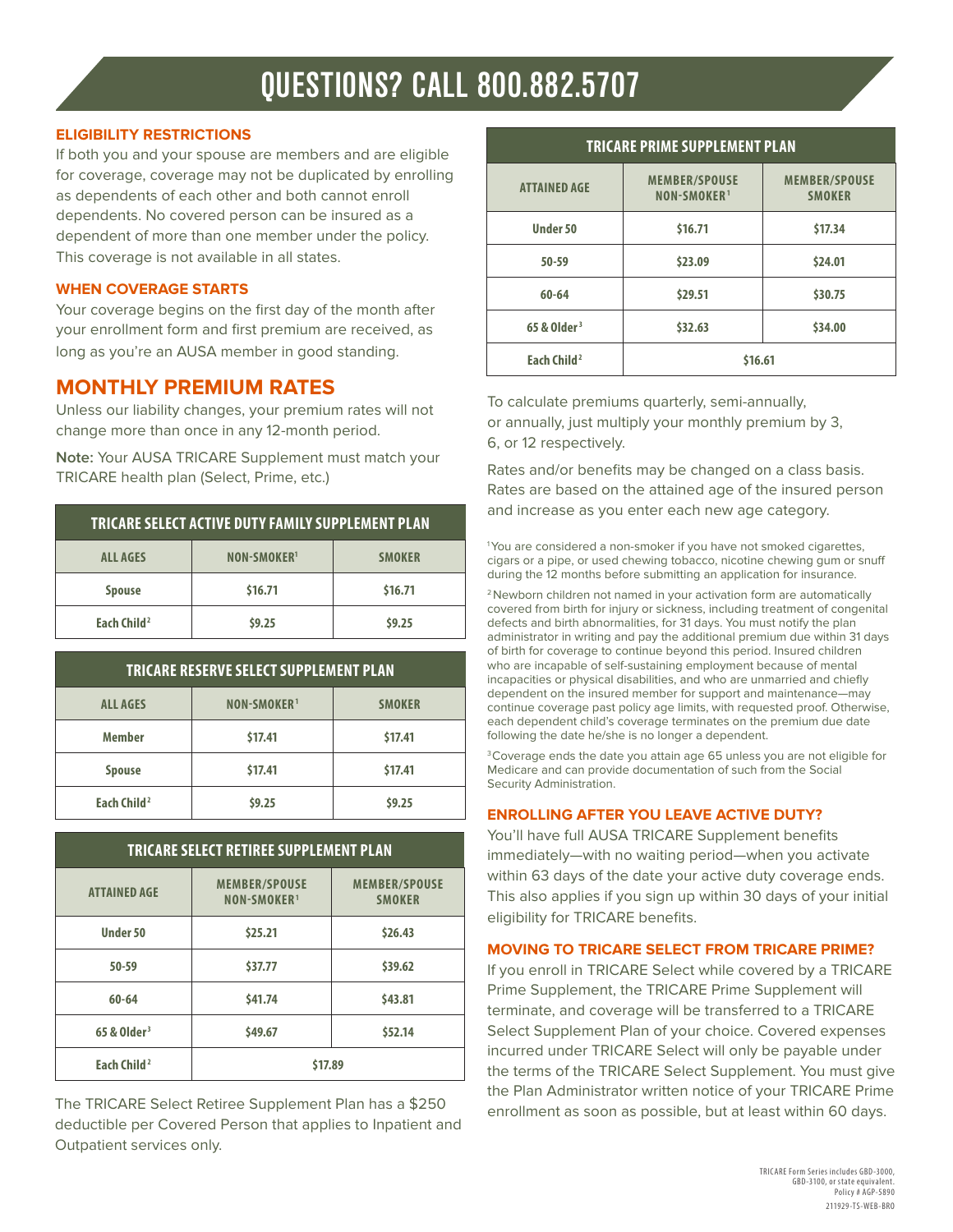## **COVERED BY TRICARE PRIME?**

If you plan to stay within TRICARE Prime's provider networks, you can virtually eliminate out-of-pocket expenses for co-payments by adding the TRICARE Prime Supplement. This plan takes care of your co-pays for inpatient and outpatient care from a TRICARE Prime network provider.

## **Exclusions and Limitations**

**Exclusions:** The Policy does not cover: 1) injury or sickness resulting from war or act of war, whether war is declared or undeclared; 2) intentionally self-inflicted injury; 3) suicide or attempted suicide, whether sane or insane. **Limitations:** The Policy limits coverage for: routine physical exams and immunizations, except when: rendered to a child up to 6 years from the child's birth; or ordered by a Uniformed Service: for a Covered Dependent of an Active Duty Member; for such Dependent's travel out of the United States due to your assignment; or required for school enrollment (but not sports physicals) by a Covered Child aged 5 through 11 domiciliary or custodial care; care received in a retirement home, rest home or halfway house eye refractions and routine eye exams except when rendered to a child up to 6 years from the child's birth; eyeglasses and contact lenses; prosthetic devices, except those covered by TRICARE; cosmetic procedures, except those resulting from Sickness or Injury, while a Covered Person; hearing aids; orthopedic footwear; care for the mentally or physically incapacitated if: the care is required because of the mental or physical incapacitation; or the care is received by an Active Duty Member's child who is covered by the TRICARE Extended Care Health Option (ECHO); drugs which do not require a prescription, except insulin; dental care unless such care is covered by TRICARE, and then only to the extent that TRICARE covers such care; any confinement, service, or supply that is not covered under TRICARE; Hospital nursery charges for a well newborn, except as specifically provided under TRICARE; any routine newborn care except Well Baby Care; expenses in excess of the TRICARE Catastrophic Cap; that part of any Covered Expense which is in excess of the TRICARE Allowed Amount, except as otherwise stated in the plan benefits expenses which are paid in full by TRICARE; any expense or portion thereof applied to the TRICARE Outpatient Deductible, except as otherwise stated in the plan benefits; treatment for the prevention or cure of alcoholism or drug addiction, except as specifically provided under TRICARE and The Policy;treatment by a Physician or confinement not necessary for medical care; and any part of a Covered Expense which the Covered Person is not legally obligated to pay because of payment by a TRICARE alternative program. Any claim under more than one of the TRICARE Supplement Plans. If a claim is payable under more than one plan or benefit, payment will only be made under the provision that provides the highest coverage.

### **Pre-Existing Conditions Limitations**

If you or your covered dependents received medical treatment or advice for a health condition during the six months before the date your protection starts, or an

increase in your protection, the health condition won't be covered until the person has been enrolled in the plan for six months. Please consider this limitation before canceling any other health insurance you may have.

## **Termination**

Your coverage under The Policy will cease on the first to occur of: the date the Policy terminates; the date you are no longer in a class eligible for coverage, or The Policy no longer covers your class, the date the required premium is not paid, subject to the Individual Grace Period; the date you request we terminate your coverage; the date you cease to be covered under TRICARE; the date you return to Active Duty; the date you become eligible for Medicare (unless you reside in an area where Medicare is not available); the date you attain age 65, unless you are not eligible for Medicare and can provide documentation of such from the Social Security Administration. Dependents' coverage ceases on the date the Policy terminates; the date Your Dependent is no longer in a class eligible for coverage, or when The Policy no longer covers Your Dependent's class, the date Your Dependent ceases to be covered under TRICARE; the date the required premium is not paid, subject to the Individual Grace Period; the date your coverage ends (this does not apply to a Dependent of an Active Duty Member or Service Disabled Member); the date we or The Policyholder terminate Dependent coverage; the date you request we terminate Dependent coverage; the date Your Dependent's coverage ends in accordance with the Newborn or Newly Adopted Child Coverage provision; the date Your Spouse attains Age 65, unless he or she is not eligible for Medicare and can provide documentation of such from the Social Security Administration; the date Your Dependent becomes eligible for Medicare, unless he or she resides in an area where Medicare is not available; the date Your Spouse no longer satisfies the definition of Spouse; or the date Your child no longer satisfies the definition Dependent Child(ren); unless coverage is continued under the Continuation Provisions.

## **Definitions**

Confined or Confinement means being an Inpatient in: 1) a Hospital; or 2) a Skilled Nursing Facility; due to Injury or Sickness. Hospital means an institution which TRICARE recognizes as a hospital. Active Duty means active duty in a Uniformed Service of the United States for more than 30 days. Skilled Nursing Facility means an institution that: 1) operates pursuant to law; 2) in addition to room and board accommodations, is primarily engaged in providing skilled nursing care under the supervision of a Physician; 3) provides continuous 24 hour a day nursing service by or under the supervision of a registered graduate nurse (R.N.); and 4) maintains a daily medical record of each patient. Skilled Nursing Facility does not mean a Hospital or any institution or part thereof that is used mainly as a home or place for: 1) the aged, or for rest, custodial or educational care; 2) alcoholism and drug addiction; 3) the treatment of Mental Illness.